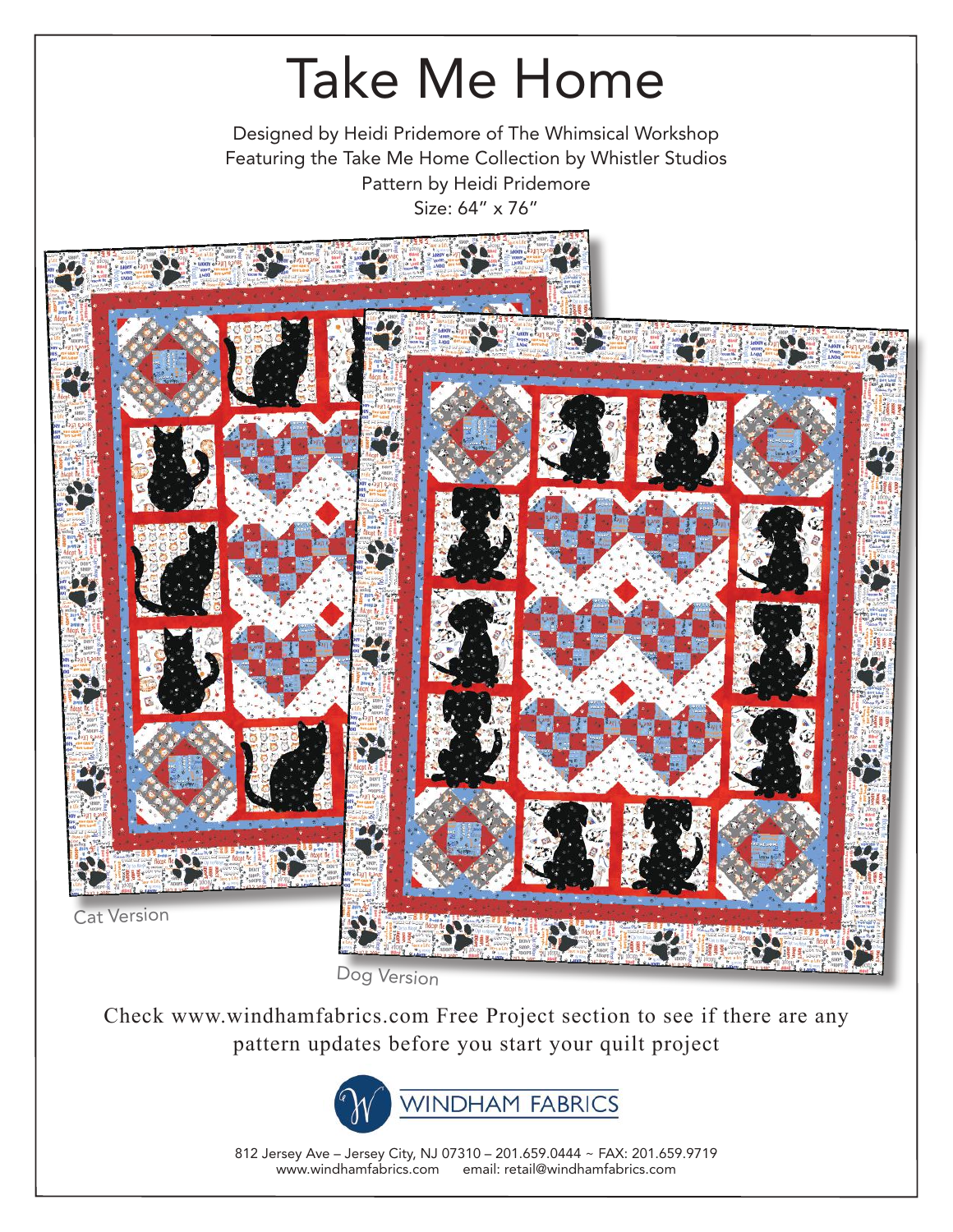Page 2

#### Estimated Fabric Requirements:

⅞ yard – 42992-3 White 1 ¼ yards – 42992-1 Red ¾ yard – 42989-4 Blue ⅜ yard – 42988-2 (42991-2) Grey ½ yard – 42992-4 Blue ⅞ yard – 37098-16 Cherry 1 ½ yards – 42992-5 Black ¾ yard – 42987-3 (42991-3) White ¾ yard – 42988-3 (42990-3) White 1 ⅓ yards – 42989-3 White  $\frac{1}{2}$  yard - 40171-02 Artisan Black 4 yards – 42989-2 Grey



42992-3 White (A)





*Dog Version*



42992-1 Red (B)



42990-3 White (I) *Cat Version*





42989-4 Blue (C)

знор



42989-3 White (J)



42988-2 Grey (D) *Dog Version*



42987-3 White (H) *Dog Version*



40171-02 Artisan Black (K)



42991-2 Grey (D) *Cat Version*



42991-3 White (H) *Cat Version*



42989-2 Grey (Backing)

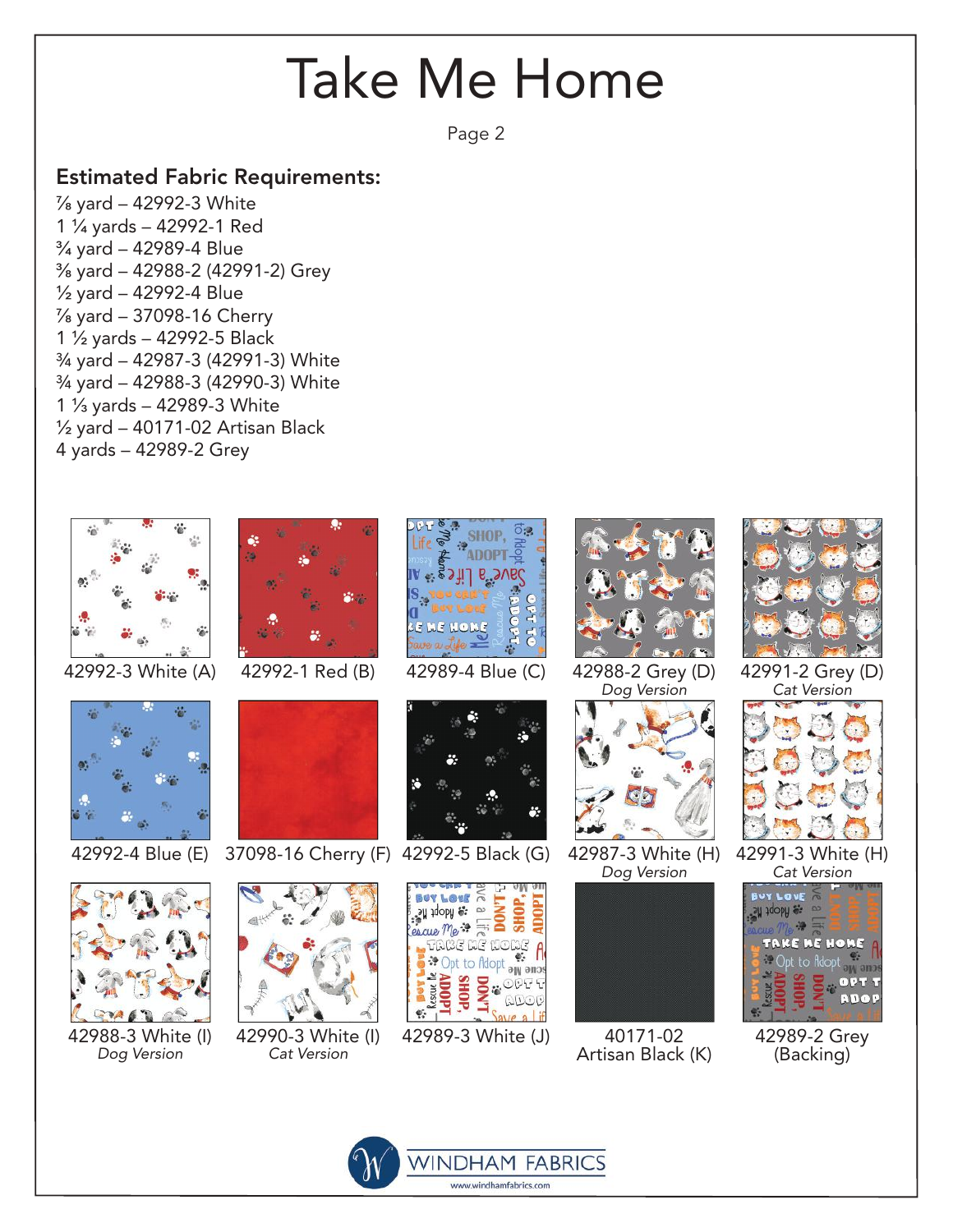Page 3

### Cutting Instructions:

#### Note: Fabric for the Cat Version are listed in parenthesis, if different.

Fabric A: Paw Prints – White

- Cut three 2 %" x WOF strips. Sub-cut the strips into thirty 2 %" squares.
- Cut three 2 ½" x WOF strips. Sub-cut the strips into thirty-six 2 ½" squares.
- Cut four 1 ½" x WOF strips. Sub-cut the strips into twelve 1 ½" x 12 ½" strips.
- Cut one 4  $\frac{7}{8}$ " x WOF strip. Sub-cut the strip into eight 4  $\frac{7}{8}$ " squares. Cut the squares across one diagonal to make sixteen triangles.

Fabric B: Paw Prints – Red

- Cut one 5 ¼" x WOF strips. Sub-cut the strips into four 5 ¼" squares. Cut the squares across both diagonals to make sixteen triangles.
- Cut two 2 <sup>7</sup>/<sub>6</sub>" x WOF strips. Sub-cut the strips into fifteen 2 <sup>7</sup>/<sub>6</sub>" squares.
- Cut three 2  $\frac{1}{2}$ " x WOF strips. Sub-cut the strips into forty-two 2  $\frac{1}{2}$ " squares.
- Cut four 2 ½" x WOF strips. Sew the strips together end to end with diagonal seams and cut two 2 ½" x 62 ½" WOF strips.
- Cut three 2 ½" x WOF strips. Sew the strips together end to end with diagonal seams and cut two 2  $\frac{1}{2}$ " x 54  $\frac{1}{2}$ " WOF strips.

Fabric C: Words – Blue

- Cut one 6  $\frac{1}{2}$ " x WOF strip. Sub-cut the strip into four 6  $\frac{1}{8}$ " squares. Cut one 4  $\frac{1}{2}$ " square on point from each 6  $\frac{1}{8}$ " square.
- Cut two 2 <sup>7</sup>/<sub>8</sub>" x WOF strips. Sub-cut the strips into fifteen 2 <sup>7</sup>/<sub>8</sub>" squares.
- Cut three 2  $\frac{1}{2}$ " x WOF strips. Sub-cut the strips into forty-two 2  $\frac{1}{2}$ " squares.

Fabric D: Heads – Grey

• Cut three 3  $\frac{3}{8}$ " x WOF strips. Sub-cut the strips into sixteen 3  $\frac{3}{8}$ " x 6  $\frac{1}{8}$ " strips.

#### Fabric E: Paw Prints – Blue

- Cut one 3 ¾" x WOF strip. Sub-cut the strip into eight 3 ¾" squares. Cut the squares across one diagonal to make sixteen triangles.
- Cut four 1 ½" x WOF strips. Sew the strips together end to end with diagonal seams and cut two 1  $\frac{1}{2}$ " x 60  $\frac{1}{2}$ " WOF strips.
- Cut three 1 ½" x WOF strips. Sew the strips together end to end with diagonal seams and cut two 1  $\frac{1}{2}$ " x 50  $\frac{1}{2}$ " WOF strips.

Fabric F: Palette – Cherry

- Cut two 2" x WOF strips. Sub-cut the strips into six 2" x 10 1/2" strips.
- Cut two 1  $\frac{1}{2}$ " x WOF strips. Sub-cut the strips into four 1  $\frac{1}{2}$ " x 12  $\frac{1}{2}$ " strips.
- Cut one 1  $\frac{1}{2}$ " x WOF strip. Sub-cut the strip into four 1  $\frac{1}{2}$ " x 10  $\frac{1}{2}$ " strips.
- Cut four 1 ½" x 34 ½" WOF strips.
- Cut four 1 ½" x 24 ½" WOF strips.
- Cut two 2" x WOF strips. Sub-cut the strips into forty 2" squares.

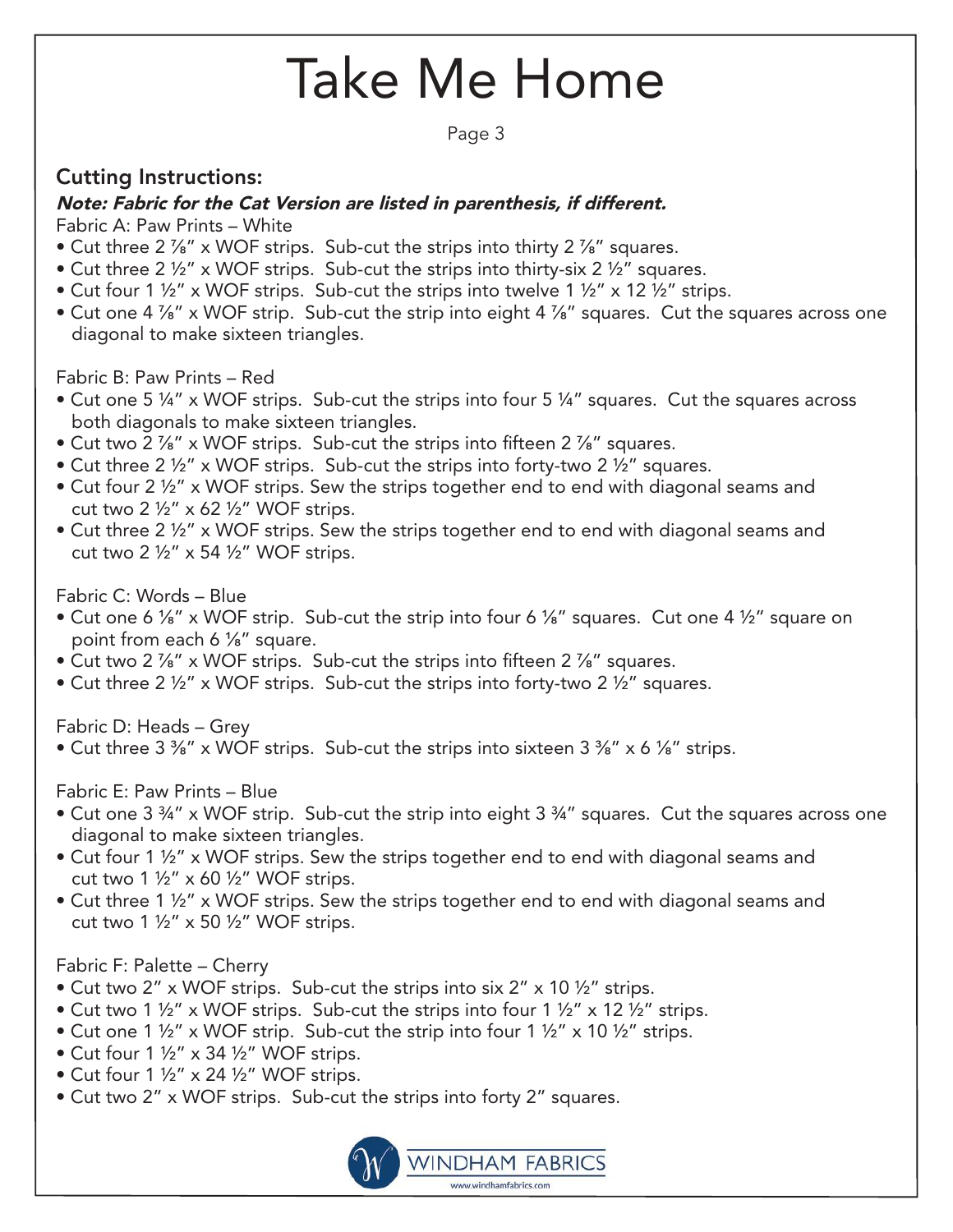Page 4

### Cutting Instructions - Continued:

Fabric G: Paw Prints – Black

- See instructions to cut five Dog #1's (Cat #1's).
- See instructions to cut five Dog #2's (Cat #2's).
- Cut seven 2 ½" x WOF strips for the binding.

Fabric H: Tossed Dogs – White (Cat Heads – White)

- Cut one 11  $\frac{1}{2}$ " x WOF strip. Sub-cut the strip into one 10  $\frac{1}{2}$ " x 11  $\frac{1}{2}$ " strip and two 10  $\frac{1}{2}$ " squares.
- Cut one 10 ½" x WOF strip. Sub-cut the strip into two 10 ¾" x 10 ½" strips. *Note: Pay attention to print direction.*

Fabric I: Dog Heads – White (Tossed Cats – White)

- Cut one 11  $\frac{1}{2}$  x WOF strip. Sub-cut the strip into one 10  $\frac{1}{2}$  x 11  $\frac{1}{2}$  strip and two 10  $\frac{1}{2}$ squares.
- Cut one 10 ½" x WOF strip. Sub-cut the strip into two 10 ¾" x 10 ½" strips. *Note: Pay attention to print direction.*

Fabric J: Words – White

- Cut four 5 ½" x WOF strips. Sew the strips together end to end with diagonal seams and cut two 5  $\frac{1}{2}$ " x 66  $\frac{1}{2}$ " strips.
- Cut four 5 ½" x WOF strips. Sew the strips together end to end with diagonal seams and cut two 5  $\frac{1}{2}$ " x 64  $\frac{1}{2}$ " strips.

Fabric K: Artisan Black

• See instructions to cut twenty-two paw print sets.

Backing: Words – Grey

• Cut two 72" x WOF strips. Sew the strips together and trim to 72" x 84" for the pieced back.

### Block Assembly:

1. Sew one 10 ¾" x 10 ½" Fabric H strip to the left side of one 2" x 10 ½" Fabric F strip. Sew one 10  $\frac{3}{4}$ " x 10  $\frac{1}{2}$ " Fabric I strip to the right side. Sew one 1  $\frac{1}{2}$ " x 10  $\frac{1}{2}$ " Fabric F strip to each end of the new strip lengthwise. Sew one 1 ½" x 24 ½" Fabric F strip to the top and to the bottom of the strip to make one Top Frame (Fig. 1). Repeat to make one Bottom Frame (Fig. 2).

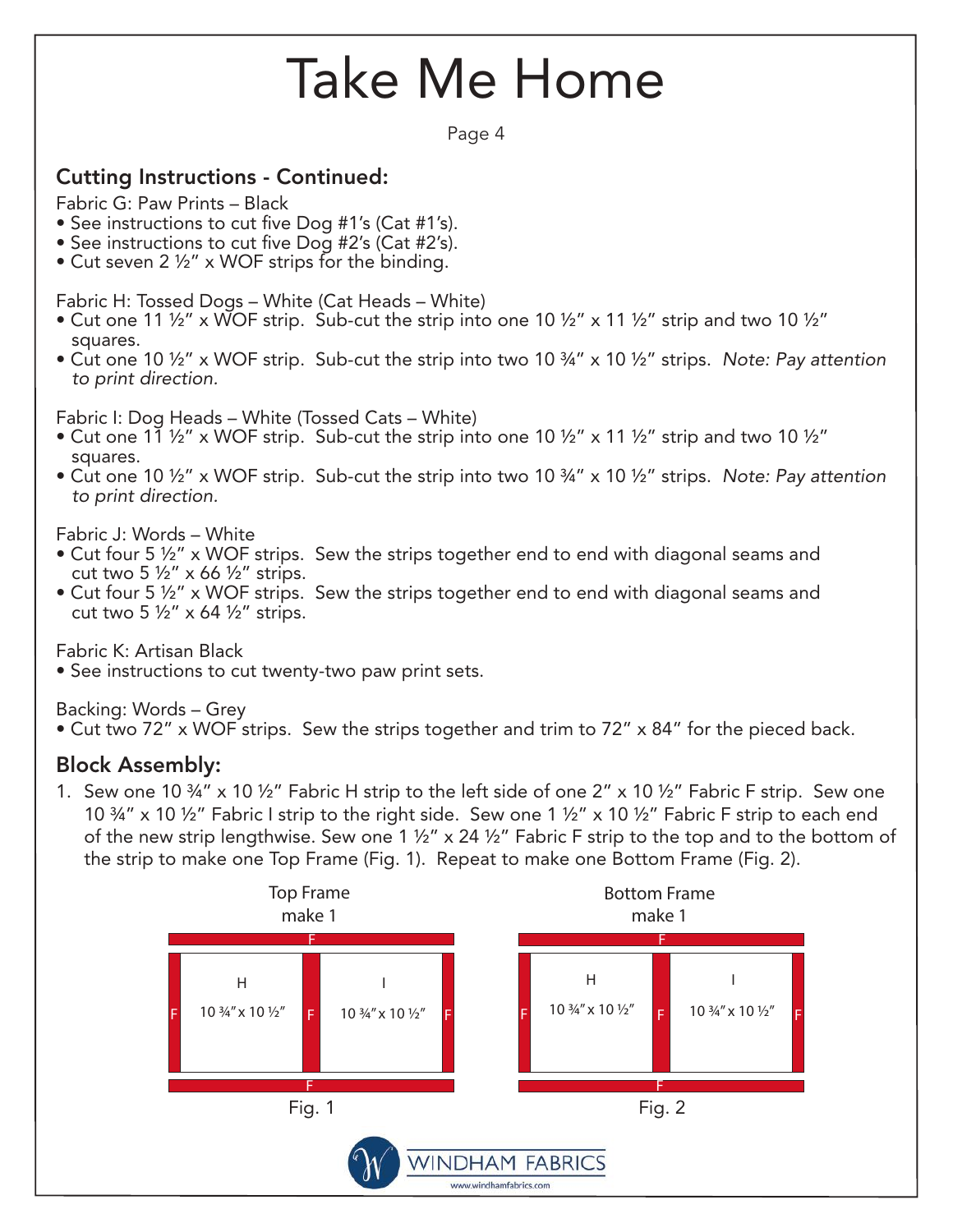#### Page 5

- 2. Following the manufacturer's instructions, trace the listed number of each template onto the paper side of the fusible web. Roughly cut out each template about <sup>1/8</sup> outside the drawn lines.
- 3. Press each template onto the wrong side of the fabrics as listed on the templates. Cut out each template on the drawn lines.
- 4. Refer to Figure 3 to arrange and press the Fabric G Dog #1 onto the left side of the Top Frame and Fabric G Dog #2 onto the right side of the Top Frame.
- 5. Finish the raw edges of each shape with a decorative stitch such as a buttonhole or satin stitch to make the Top Unit.

www.windhamfabrics.com

6. Repeat Steps 4-5 to make the Bottom Unit (Fig. 4).





Dog 1 Dog 2

G Y H Y G

Bottom Unit

7. Sew one 2" x 10 ½" Fabric F strip to the top and to the bottom of one 10 ½" x 11 ½" Fabric I strip. Sew one 10 ½" Fabric H square to the top and to the bottom of the new strip. Sew one 1  $\frac{1}{2}$  x 34  $\frac{1}{2}$  Fabric F strip to each side of the strip. Sew one 1  $\frac{1}{2}$ " x 12  $\frac{1}{2}$ " Fabric F strip to the top and to the bottom of the strip to make one Left Frame (Fig. 5). Repeat to make the Right Frame (Fig. 6).

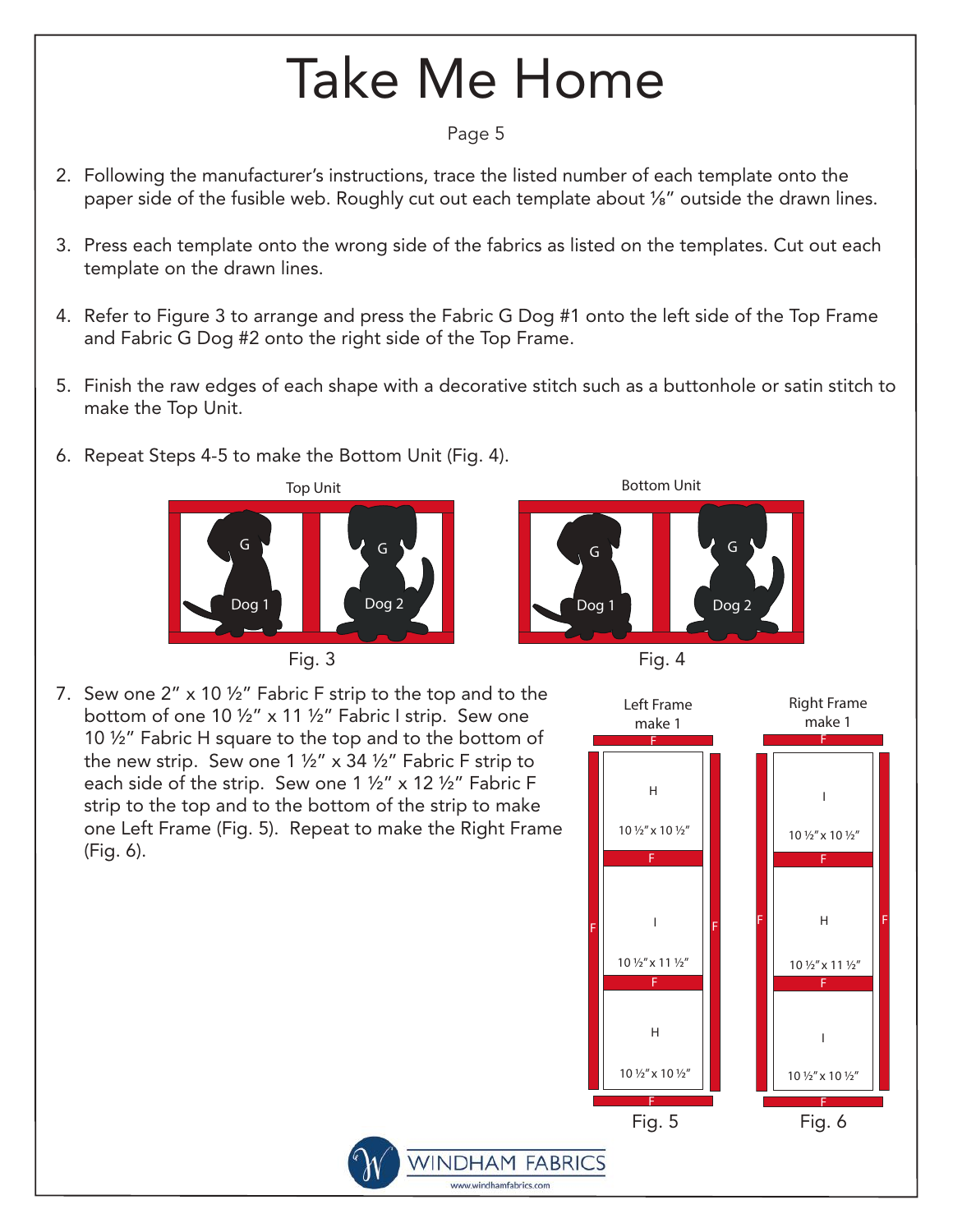Page 6

- 8. Repeat Steps 4-5 using two Fabric G Dog #2's, one Fabric G Dog #1 and the Left Frame to make one Left Unit (Fig. 7).
- 9. Repeat Steps 4-5 using two Fabric G Dog #1's, one Fabric G Dog #2 and the Right Frame to make one Right Unit (Fig. 8).



Fig. 10 Fig. 11

Unit 3 make 8

A

D

Unit 2 make 8

A

E D E

10. Sew one Fabric B triangle to each side of one 4 ½" Fabric C square to make one Unit 1 (Fig. 9). Repeat to make four Unit 1 blocks total.



- 11. Sew one Fabric E triangle to each end of one 3 ⅜" x 6 ⅛" Fabric D strip. Sew one Fabric A triangle to the top of the Fabric D strip to make one Unit 2 strip (Fig. 10). Repeat to make eight Unit 2 strips total.
- 12. Sew one Fabric A triangle to the top of one 3 ⅜" x 6 ⅛" Fabric D strip to make one Unit 3 strip (Fig. 11). Repeat to make eight Unit 3 strips total.

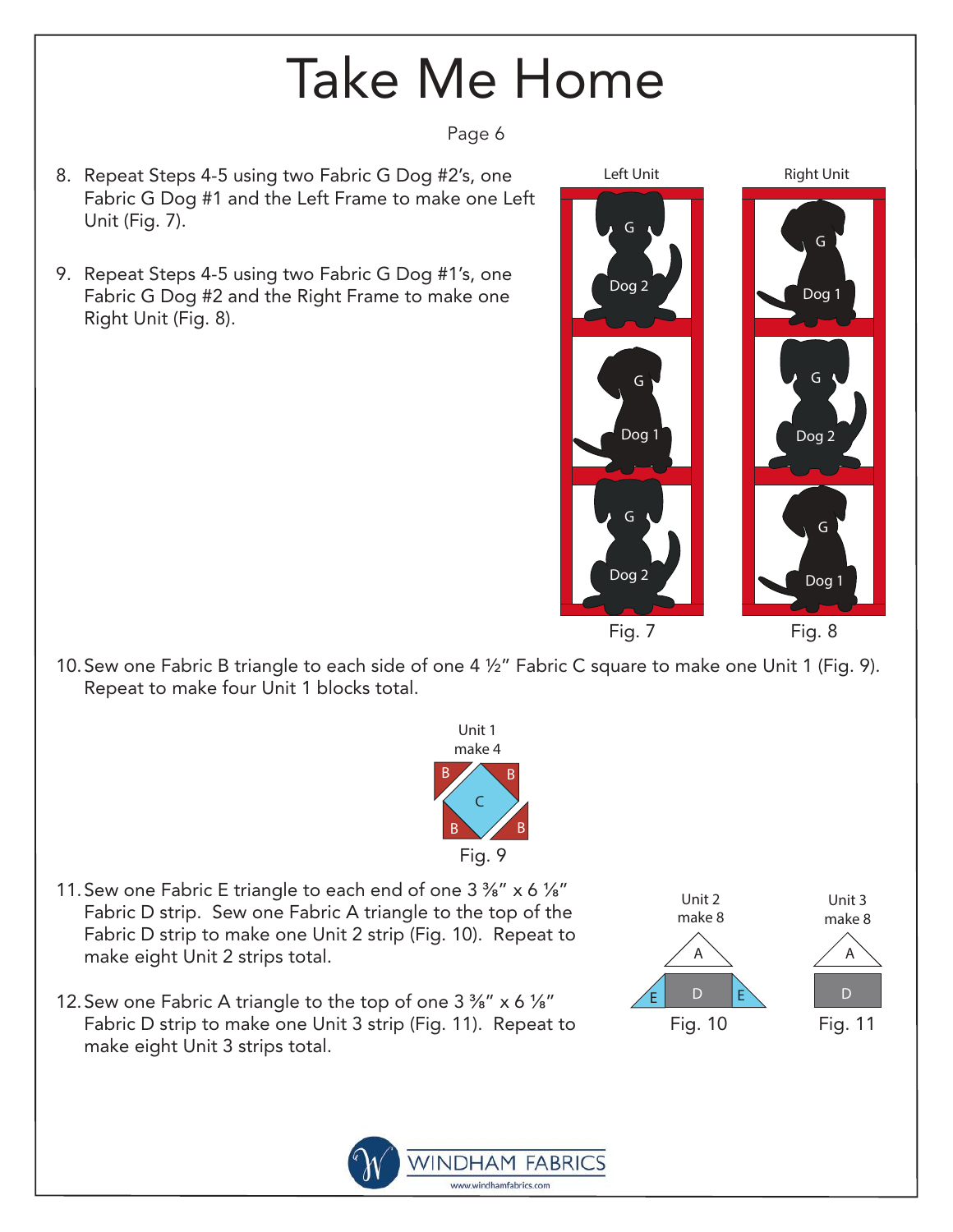#### Page 7

- 13. Follow Figure 12 and sew one Unit 1 block, two Unit 2 strips and two Unit 3 strips together to make one Unit 4 block. Repeat to make four Unit 4 blocks total.
- 14. Place one 2" Fabric F square on the top left corner of one Unit 4 block, right sides together (Fig. 13). Sew across the diagonal of the smaller square from the upper right corner to the lower left corner (Fig. 13). Flip open the triangle formed and press (Fig. 14). Trim away the excess fabric from behind the triangle ¼" away from the sewn seam.



- 15. Follow Figure 15 for the seam directions to add a 2" Fabric F square to each of the remaining corners of the Unit 4 block to make one Corner Block (Fig. 16).
- 16. Repeat steps 14-15 to make four Corner Blocks total.



- 17. Place one 2 ⅞" Fabric A square on top of one 2 ⅞" Fabric C square, right sides together. Draw a line across the diagonal of the top square (Fig. 17). Sew 1/4" away from each side of the drawn diagonal line (Fig. 17). Cut the two squares apart on the drawn diagonal line (Fig. 18) to make two half-square triangles. Trim blocks to measure 2 ½" square to make two CA units (Fig. 19). Repeat to make thirty CA units total.
- 18. Repeat Step 17 using fifteen 2 1⁄8" Fabric A squares and fifteen 2 1⁄8" Fabric B squares to make thirty 2 ½" BA units (Fig. 20).

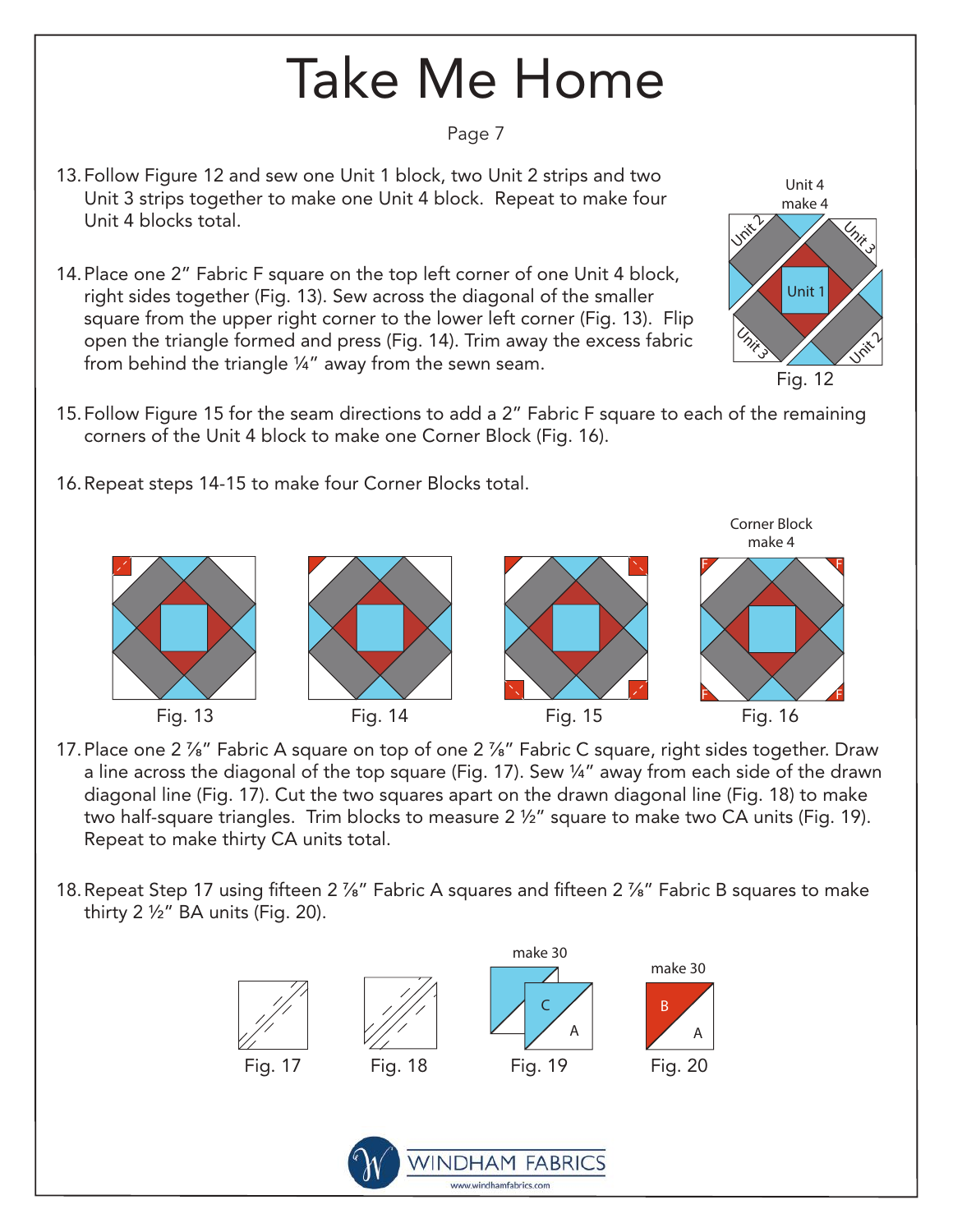Page 8

- 19. Follow Figure 21 and sew five AC units, seven 2 ½" Fabric B squares, five BA units, seven 2 ½" Fabric C squares and six 2 ½" Fabric A squares together to make one Unit 5 block. Repeat to make six Unit 5 blocks total.
- 20. Sew one 1 ½" x 12 ½" Fabric A strip to the top and to the bottom of one Unit 5 block to make one Unit 6 block (Fig. 22). Repeat to make six Unit 6 blocks total.
- 21. Repeat Steps 10-11 using one Unit 6 block and four 2" Fabric F squares to make one Heart Block (Fig. 23). Repeat to make six Heart Blocks total.



### Quilt Assembly – Refer to the Quilt Layout (Dog or Cat Version, depending on which one you are making) while assembling the quilt top:

22. Sew the six Heart Blocks together into a two by three matrix to make the Center Block.

- 23. Sew the Left Unit to the left side of the Center Block. Sew the Right Unit to the right side of the block.
- 24. Sew one Corner Block to each end of the Top Unit and to each end of the Bottom Unit. Then. sew the Top Unit to the top and the Bottom Unit to the bottom of the Center Block.
- 25. Sew (1) 1 ½" x 60 ½" Fabric E strip to each side of the Center Block. Sew one 1 ½" x 50 ½" Fabric E strip to the top and to the bottom of the Center Block.
- 26. Sew one 2 ½" x 62 ½" Fabric B strip to each side of the Center Block. Sew one 2 ½" x 54 ½" Fabric B strip to the top and to the bottom of the Center Block.
- 27. Sew one 5 ½" x 66 ½" Fabric J strip to each side of the Center Block. Sew one 5 ½" x 64 ½" Fabric J strip to the top and to the bottom of the Center Block to make the quilt top.
- 28. Repeat Steps 4-5 and sew five sets of Fabric K paw prints to each side of the quilt top and six sets of Fabric K paw prints to the top and to the bottom of the quilt top.

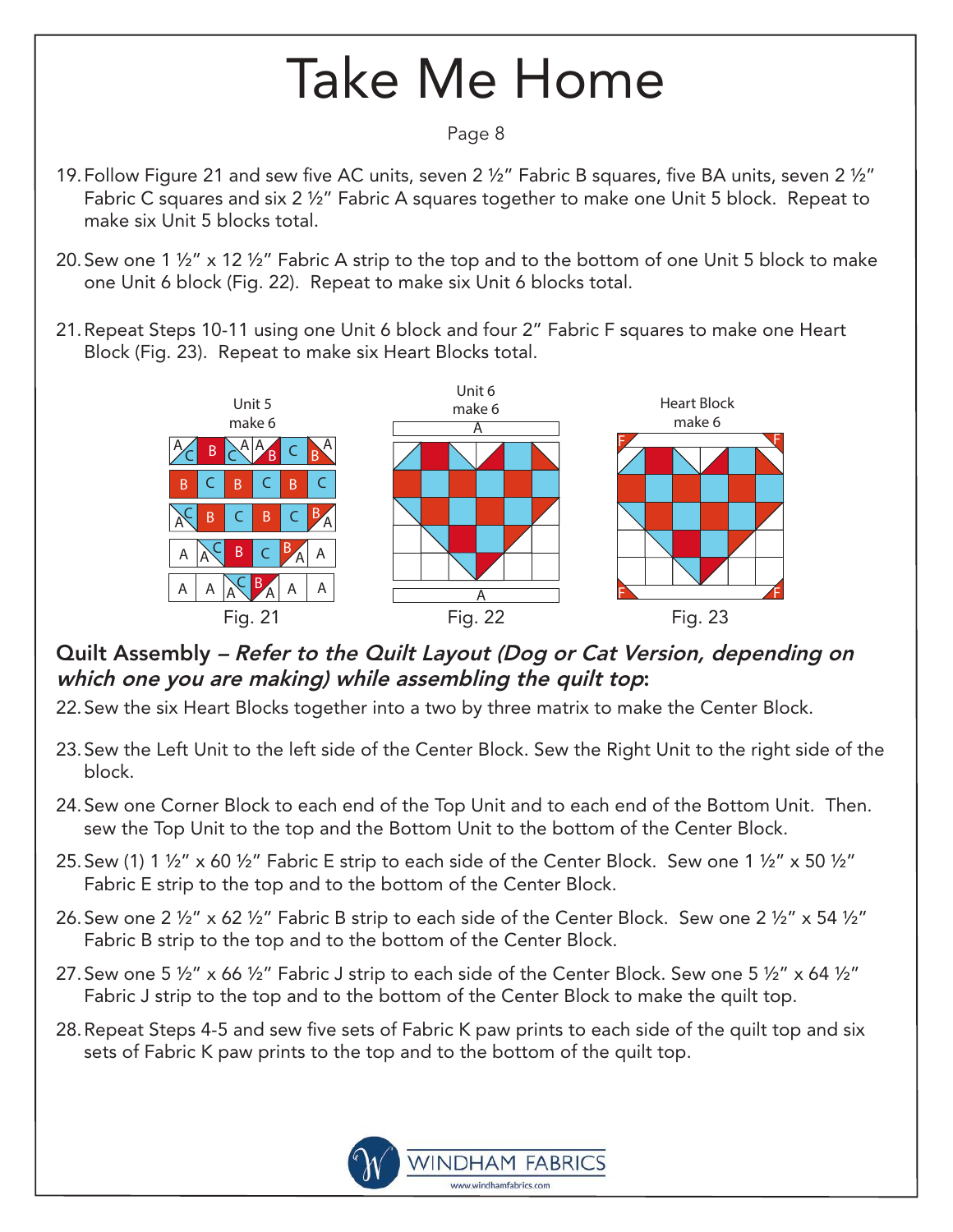Page 9

29.Layer and quilt as desired.

30. Sew the seven 2 ½" x WOF Fabric G strips together, end to end with 45-degree seams, to make the binding. Fold this long strip in half, lengthwise with wrong sides together, and press.

31. Bind as desired.

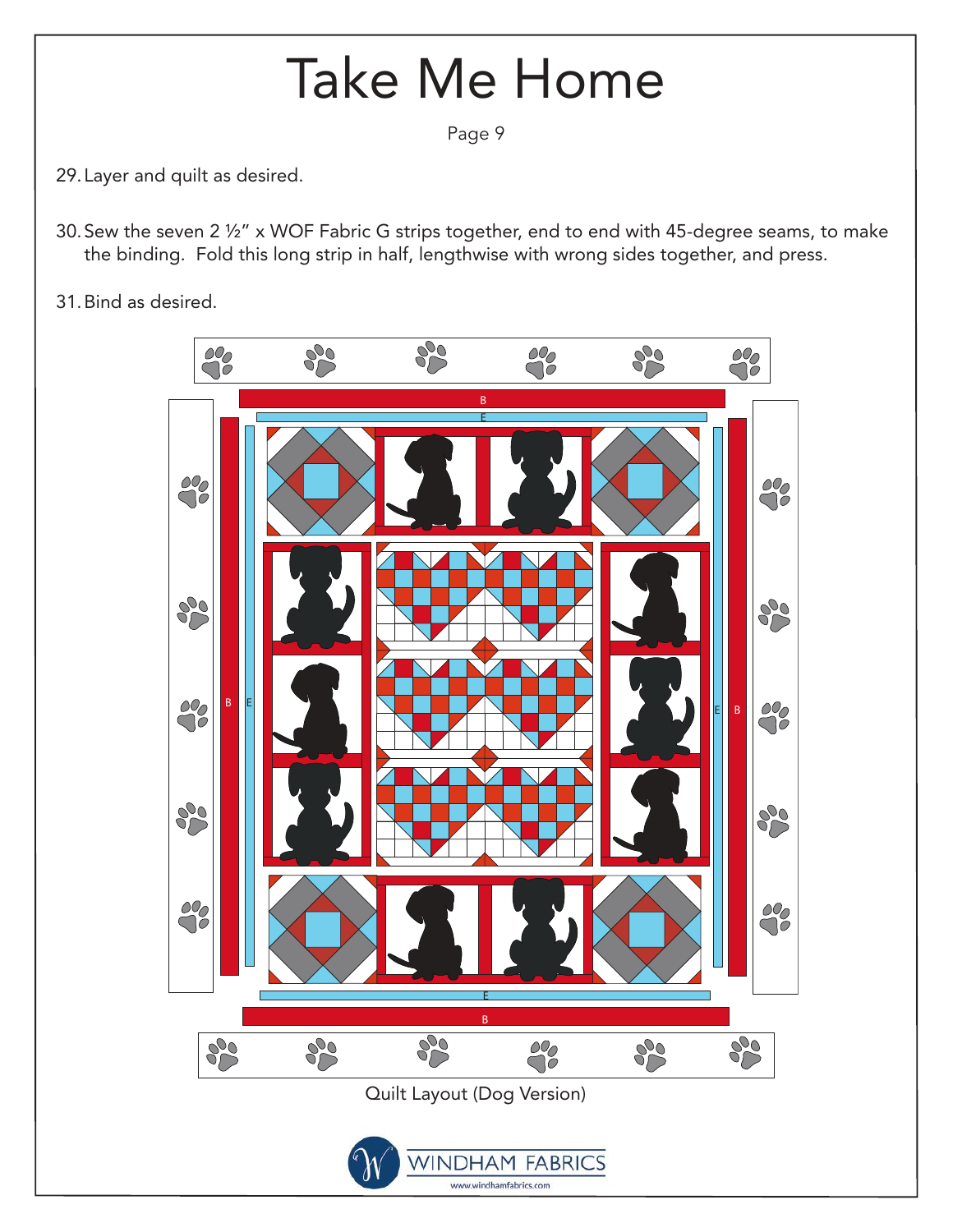

Quilt Layout (Cat Version)

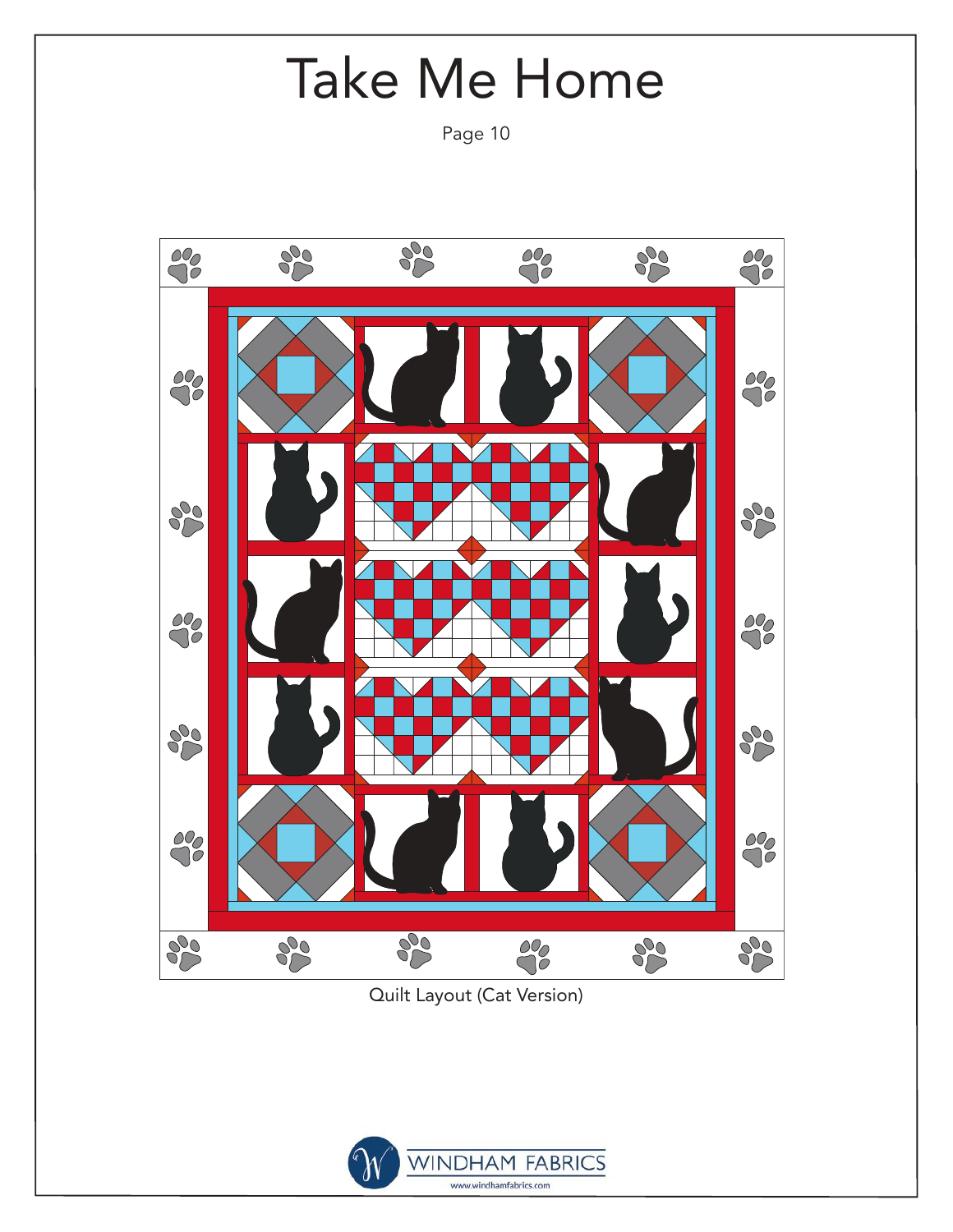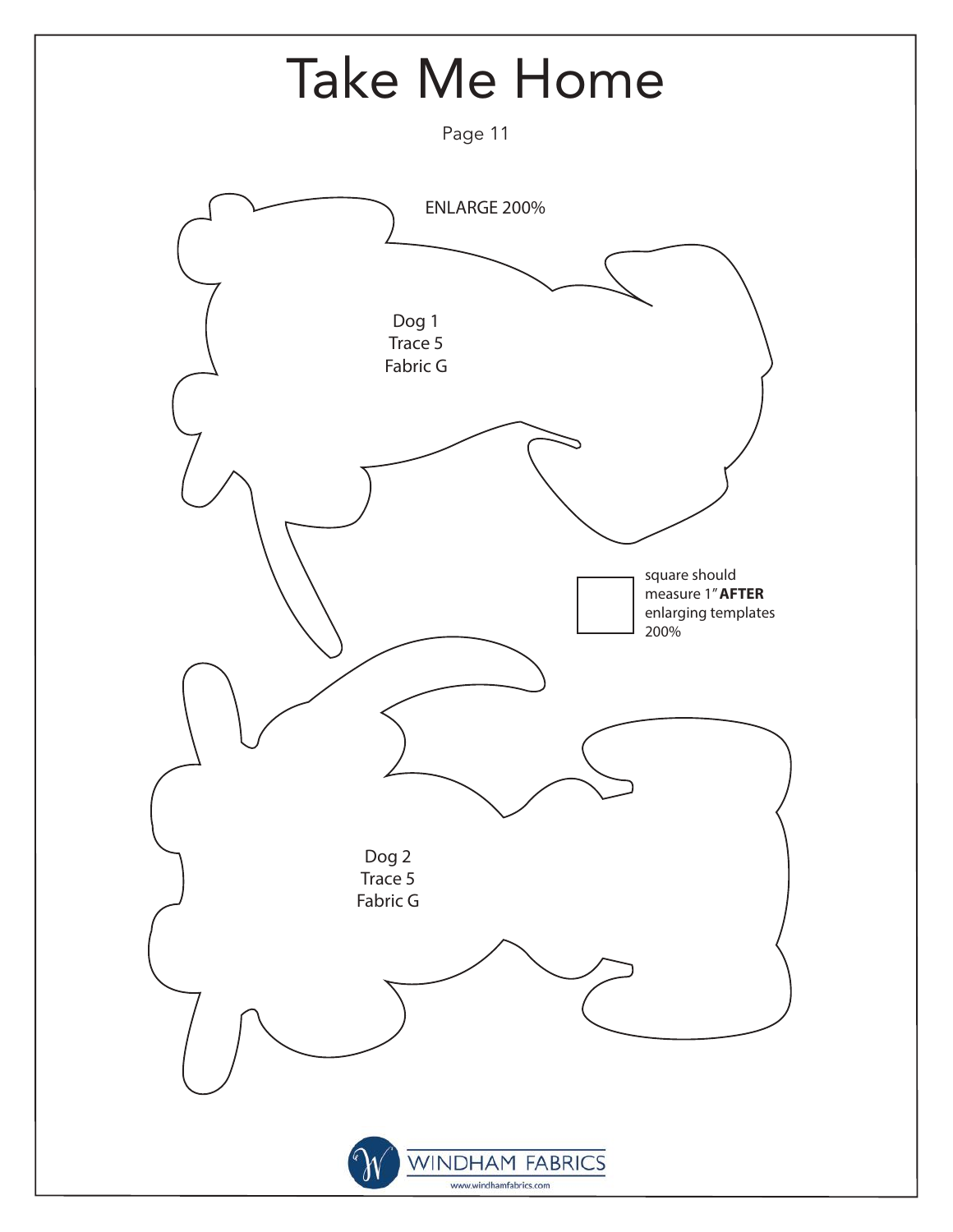